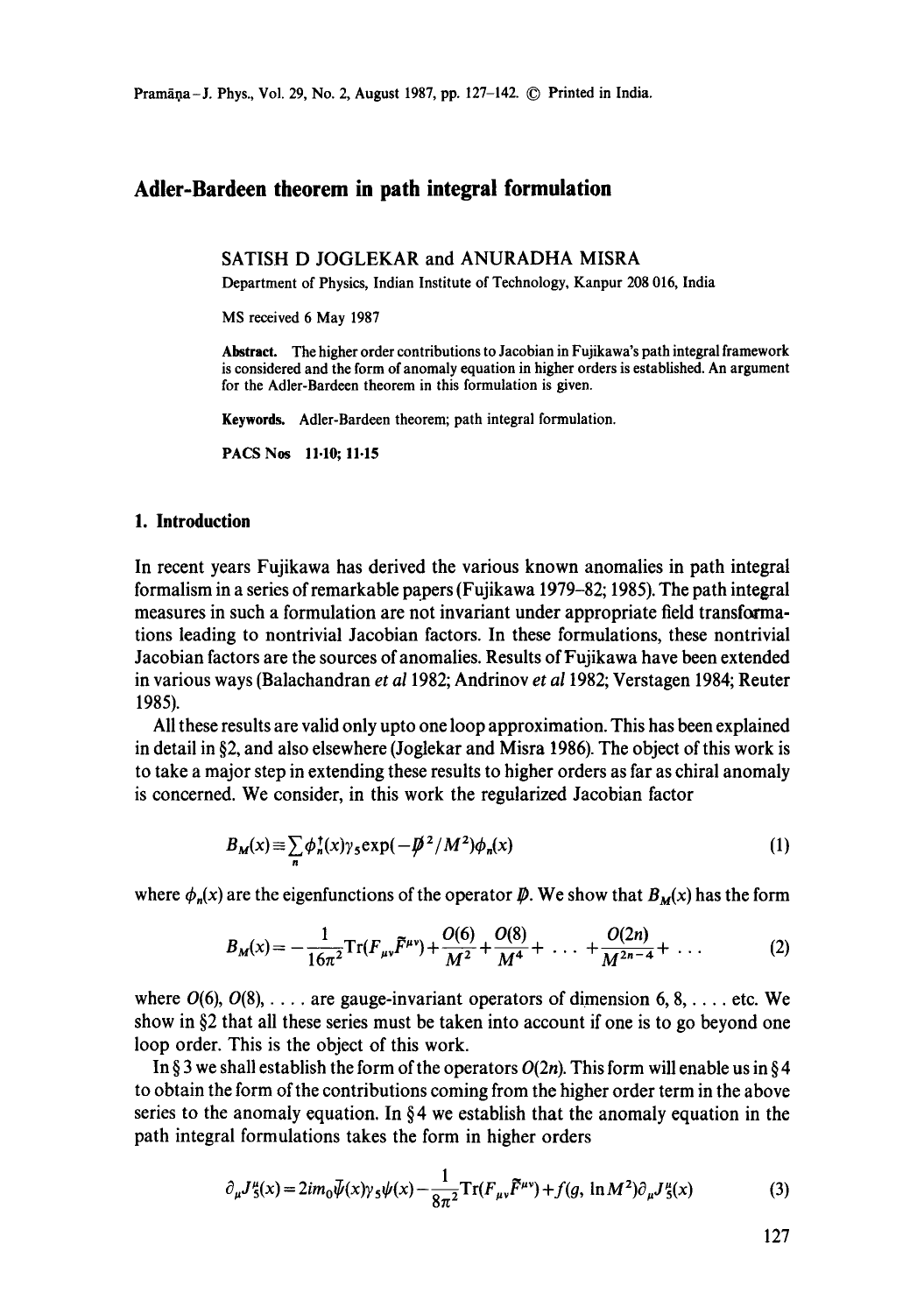where the last term in anomaly equation comes from the series in (2). This is the major result of this paper.

To prove Adler-Bardeen theorem (Adler and Bardeen 1969) one would have to show that  $f(g^2, \ln M^2)$  in (3) vanishes. This, we have been unable to do entirely within the path integral formulation. However in § 5 we shall give an argument not entirely within the path integral formulation to prove the Adler-Bardeen theorem.

### **2. Preliminary**

In this section we shall fix our notations, give a brief account of Fujikawa's path integral derivation of anomaly and point out the reasons as to why these results are of one loop order.

We shall mainly use the notations of (Fujikawa 1979, 1980a).  $\gamma$ -matrices are those used in Bjorken and Drell (1965).  $\gamma^0$  is hermitian and  $\gamma^k (k = 1, 2, 3)$  are antihermitian.  $\gamma^4 \equiv i\gamma^0$  is hermitian. The hermitian  $\gamma_5$  is defined by  $\gamma_5 \equiv i\gamma^0\gamma^1\gamma^2\gamma^3 = -\gamma^1\gamma^2\gamma^3\gamma^4$ .

We shall consider the Lagrange density of SU(N) Yang-Mills field coupled to fermions in the fundamental representation of SU(N):

$$
\mathcal{L} = \bar{\psi} i\gamma^{\alpha} D_{\alpha} \psi - m_0 \bar{\psi} \psi + \frac{1}{2g^2} \text{Tr}(F^{\mu \nu} F_{\mu \nu}).
$$
\n(4)

The path-integral in Euclidean space is defined by first continuing  $L$  to Euclidean spacetime.

After the Wick rotation  $x^0 \rightarrow -ix^4$  and  $A_0 \rightarrow iA_4$ ,  $A_4$  is assumed to be antihermitian. Then as  $y^{\alpha}$  ( $\alpha = 1, 2, 3, 4$ ) are antihermitian

$$
\mathbf{D} = \sum_{\alpha=1}^{4} \gamma^{\alpha} D_{\alpha} = \sum_{\alpha=1}^{4} \gamma^{\alpha} (\partial_{\alpha} + A_{\alpha})
$$
\n(5)

is a hermitian operator in the Euclidean space time  $x^{\alpha}$  ( $\alpha = 1, 2, 3, 4$ ). After the Wick rotation, the metric becomes  $g_{\mu\nu} = g^{\mu\nu} = (-1, -1, -1, -1)$ . In (4)

$$
iA_{\mu} \equiv g_0 A_{\mu}^a T^a
$$
  
\n
$$
[T^a, T^b] = i f^{abc} T^c
$$
  
\n
$$
Tr(T^a T^b) = \frac{1}{2} \delta^{ab}
$$
  
\n
$$
F^{\mu\nu} \equiv \partial_{\mu} A_{\nu} - \partial_{\nu} A_{\mu} + [A_{\mu}, A_{\nu}] \equiv g_0 T^a F^a_{\mu\nu}.
$$
\n(6)

Fujikawa (1979, 1980a) defines the path integral by first expanding the fermionic Grassmann variables  $\psi$  and  $\bar{\psi}$  in terms of eigenfunctions of the operator  $\bar{\psi}$ . We shall assume that the system is enclosed in a large space-time box. Then the eigenvalues of the operator  $\mathbf{\mathcal{P}}$  are discrete and real. The eigenfunctions satisfy

$$
\mathbf{D}\phi_n(x) = \lambda_n \phi_n(x) \tag{7}
$$

where  $\phi_n(x)$  are 4-spinors and satisfy the orthogonality and completeness properties:

$$
\int d^4x \phi_n^{\dagger}(x)\phi_m(x) = \delta_{nm} \tag{8}
$$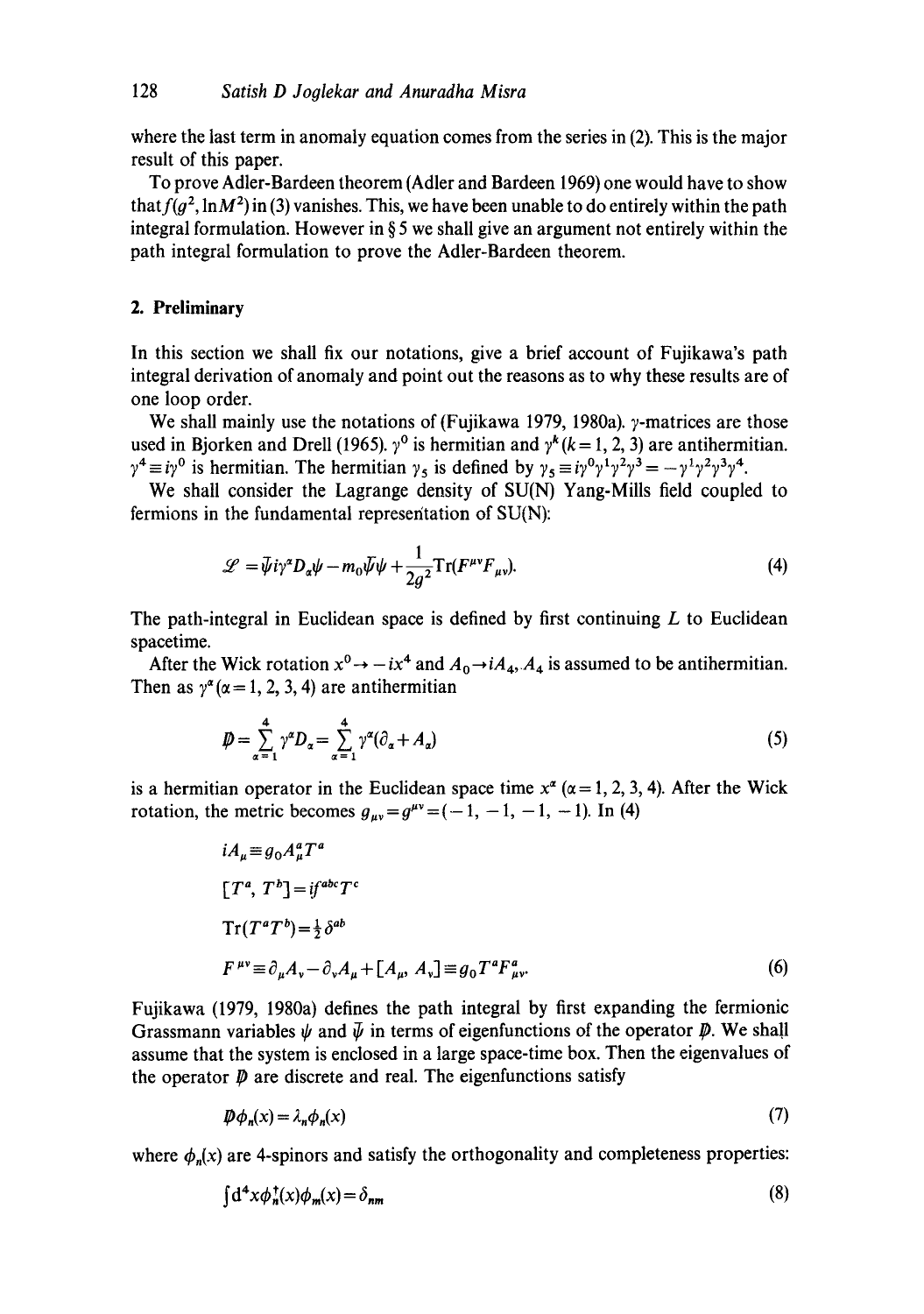and

$$
\sum_{n} \phi_n(x) \phi_n^+(y) = \delta^4(x - y) \mathbf{1}.
$$
\n(9)

One expands  $\psi$  and  $\bar{\psi}$  as

$$
\psi(x) = \sum_{n} a_n \phi_n(x)
$$
  

$$
\bar{\psi}(x) = \sum_{n} b_n \phi_n^{\dagger}(x)
$$
 (10)

where  $a_n$  and  $b_n$  are independent Grassmann variables. Then the path-integral measure is *defined* as

$$
\mathscr{D}\psi\,\mathscr{D}\,\overline{\psi}\equiv\prod_{n}da_{n}\prod_{n}db_{n}.\tag{11}
$$

It is this definition that correctly reproduces the chiral anomaly to one loop order as the change in the measure under the chiral transformations. The anomaly equation in the path-integral formulation is derived as the W-T identity obtained by applying the local chiral transformations to the functional integral

$$
W[J_{\mu}, \xi, \overline{\xi}] = \int \mathcal{D} A_{\mu} \mathcal{D} \psi \mathcal{D} \psi \mathcal{D} c \mathcal{D} \bar{c} \exp i \{ S_{\text{eff}}[A, c, \bar{c}, \psi, \bar{\psi}] + \int d^4 x [J^{\mu} A_{\mu} + \overline{\xi} \psi + \overline{\psi} \xi] \}
$$
(12)  

$$
W[0, 0, 0] = 1
$$

where  $\mathscr{D}\psi \mathscr{D}\bar{\psi}$  have been defined in (11) earlier, and  $S_{\text{eff}}[A, c, \bar{c}, \psi, \bar{\psi}]$  is the effective action including the Faddeev-Popov ghost terms in terms of the ghost fields c and  $\bar{c}$ .

The local chiral transformations are:

$$
\psi(x) \to \psi'(x) \equiv \exp[i\alpha(x)\gamma_5] \psi(x)
$$
  

$$
\bar{\psi}(x) \to \bar{\psi}'(x) \equiv \bar{\psi}(x) \exp[i\alpha(x)\gamma_5]
$$
 (13)

under the infinitesimal chiral transformations the Lagrange density of (4) is transformed into

$$
\mathcal{L}(x) \to \mathcal{L}(x) - \partial_{\mu} \alpha(x) J_{5}^{\mu}(x) - 2m_{0} i\alpha(x) \bar{\psi}(x) \gamma_{5} \psi(x)
$$
  

$$
J_{5}^{\mu} \equiv \bar{\psi}(x) \gamma^{\mu} \gamma_{5} \psi(x)
$$
 (14)

while under the chiral transformations of (13) the coefficients  $a_n$  and  $b_n$  transform as,

$$
a'_m = \sum_n C_{mn} a_n
$$

and

where

$$
E'_{m} = \sum C_{mn} \overline{b}_{n} \tag{15}
$$

$$
C_{mn} = \int d^4x \phi_m^{\dagger}(x) \exp[i\alpha(x)\gamma_5] \phi_n(x). \tag{16}
$$

Taking into account the Grassmann nature of  $a_n$  and  $\overline{b}_n$  we have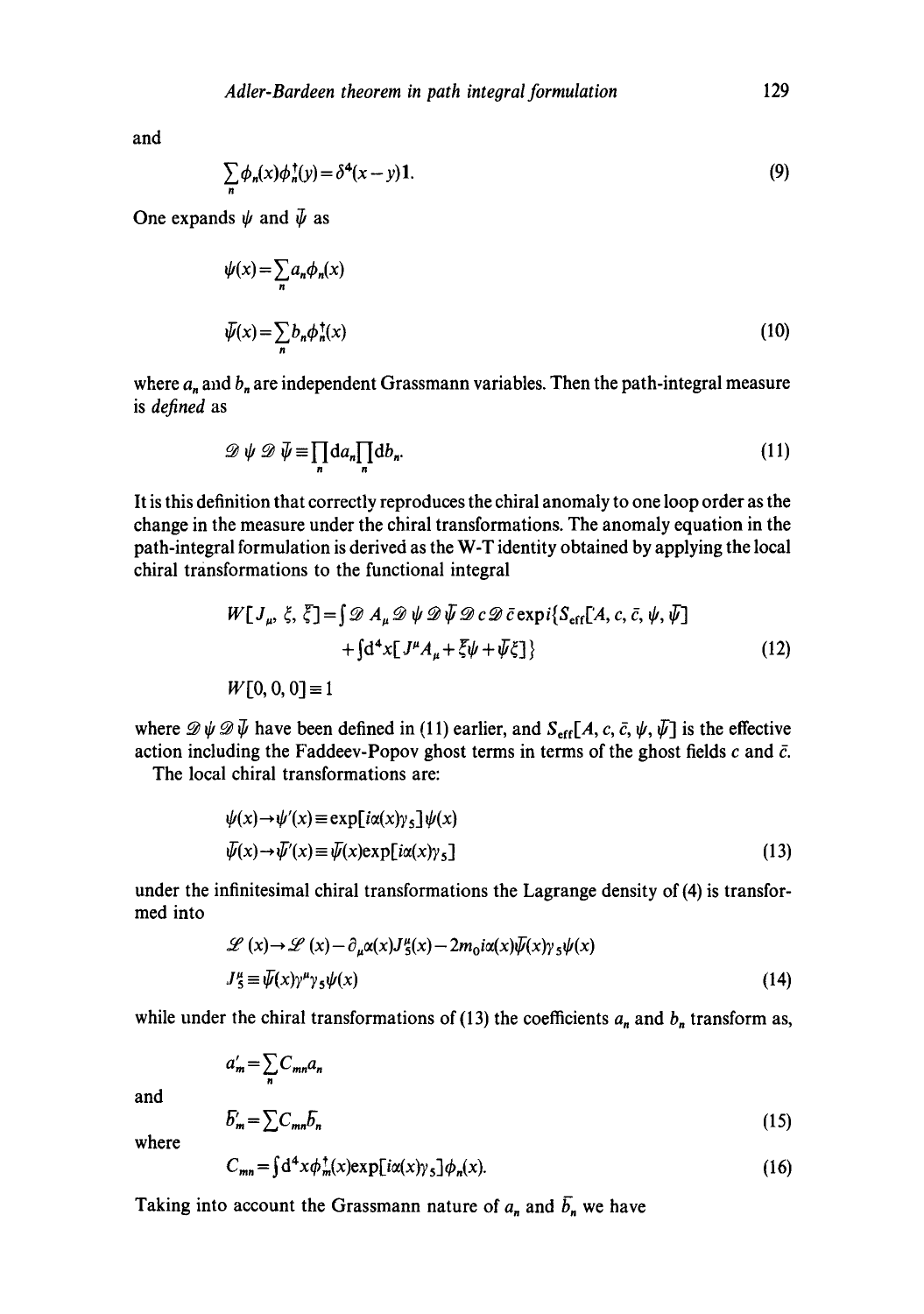130 *Satish D Joglekar and Anuradha Misra* 

$$
\prod_{m} da'_{m} = (\det C)^{-1} \prod_{n} da_{n}
$$
  

$$
\prod_{m} d\overline{b'_{m}} = (\det C)^{-1} \prod_{n} db_{n}
$$
 (17)

The Jacobian factor (det C)<sup>-1</sup> evaluated for infinitesimal  $\alpha(x)$  is

$$
(\det C)^{-1} = \exp - i \int d^4x \alpha(x) B(x)
$$

where

Thus

$$
B(x) = \sum_{n} \phi_n^{\dagger}(x) \gamma_5 \phi_n(x).
$$
  

$$
\mathcal{D} \psi' \mathcal{D} \bar{\psi}' = \exp\{-2i \int d^4 x \alpha(x) B(x) \} \mathcal{D} \psi \mathcal{D} \bar{\psi}
$$
 (18)

 $B(x)$  of (18) is an ill-defined quantity and one evaluates it by introducing a cut off M:

$$
B_M(x) \equiv \sum_n \phi_n^{\dagger}(x) \gamma_5 \phi_n(x) \exp(-\lambda_n^2/M^2). \tag{19}
$$

As  $\phi_n(x)$  are functionals of  $A_\mu$ ,  $B_M(x)$  is a functional of  $A_\mu$ . Fujikawa (1979, 1980a) evaluates  $B_M(x)$  by going over to the plane-wave basis or equivalently as follows:

$$
B_M(x) = \sum_{n} \phi_n^{\dagger}(x) \gamma_5 \exp(-\lambda_n^2/M^2) \phi_n(x)
$$
  
\n
$$
= \sum_{n} \phi_n^{\dagger}(x) \gamma_5 \exp(-\mathcal{P}^2/M^2) \phi_n(x)
$$
  
\n
$$
= \lim_{y \to x} \sum \phi_n^{\dagger}(y) \gamma_5 \exp(-\mathcal{P}^2/M^2) \phi_n(x)
$$
  
\n
$$
= \lim_{y \to x} \text{Tr} \sum_{n} \gamma_5 \exp(-\mathcal{P}^2/M^2) \phi_n(x) \phi_n^{\dagger}(y)
$$
  
\n
$$
= \lim_{y \to x} \text{Tr} \{\gamma_5 \exp(-\mathcal{P}^2/M^2) \delta^4(x - y) \mathbf{1} \}
$$
  
\n
$$
= \lim_{y \to x} \text{Tr} \gamma_5 \exp(-\mathcal{P}^2/M^2) \frac{1}{(2\pi)^4} \int d^4 x \exp[i k(x - y)] \tag{20}
$$

where we have used (9). After some simplification one can express  $B_M(x)$  as,

$$
B_M(x) = \operatorname{Tr} \gamma_5 \int \frac{\mathrm{d}^4 k}{(2\pi)^4} \exp\left(-\frac{k_\mu k_\mu}{M^2}\right) \exp\left[\frac{D^2 + 2ik \cdot D + (i/2)\sigma \cdot F}{M^2}\right].
$$

Further changing the variable to  $k'_{\mu} = k_{\mu}/M$  and dropping primes:

$$
B_M(x) = M^4 \text{Tr} \left\{ \gamma_5 \int \frac{d^4 k}{(2\pi)^4} \exp(-k_\mu k_\mu) \exp\left[\frac{D^2}{M^2} + \frac{2ik \cdot D}{M} + \frac{i\sigma_\mu v F^{\mu\nu}}{2M^2}\right] \right\}.
$$
 (21)

Fujikawa (1979, 1980) evaluates *B(x)* as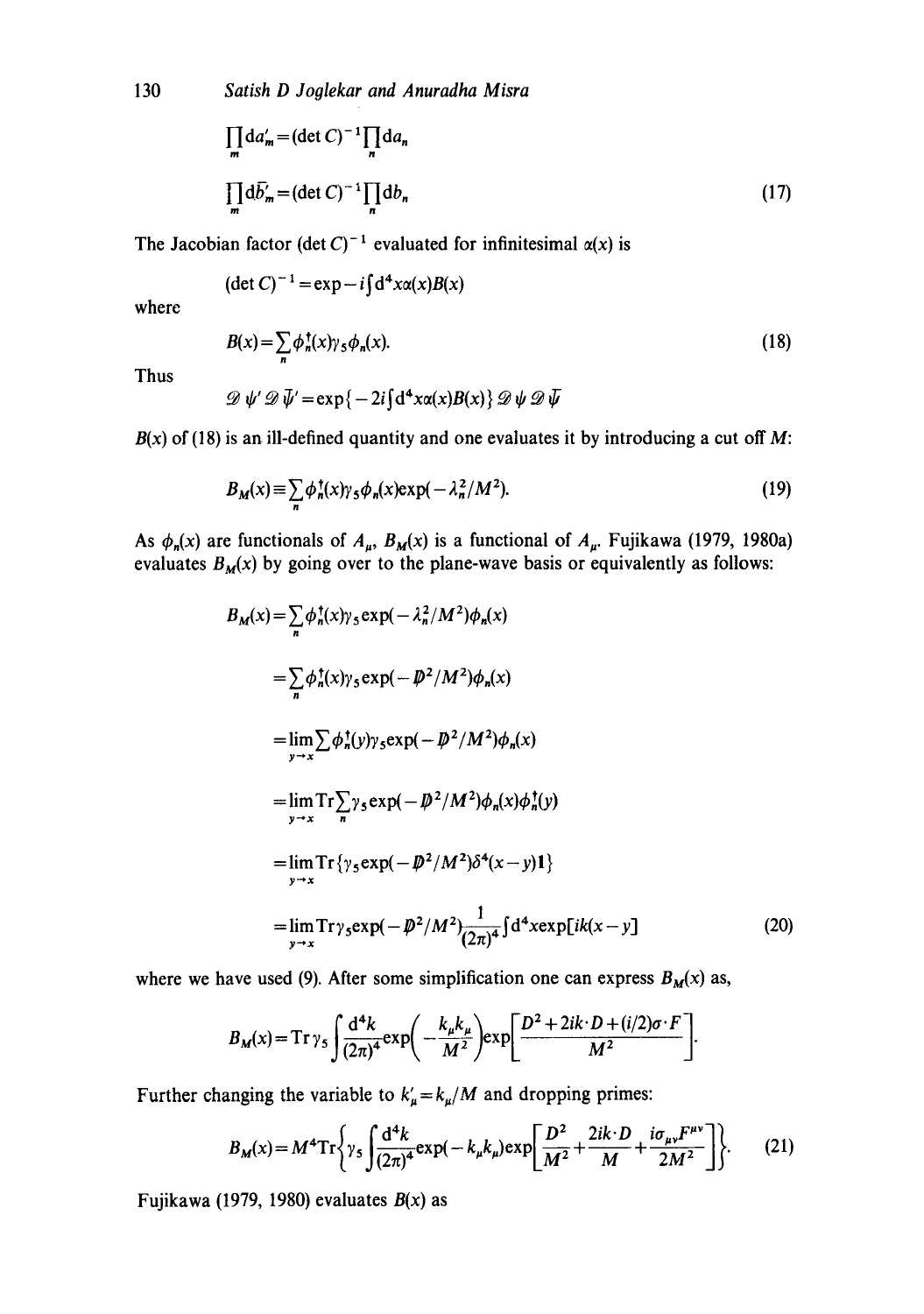*Adler-Bardeen theorem in path integral formulation* 131

$$
B(x) = \lim_{M \to \infty} B_M(x) \tag{22}
$$

and the result is

$$
B(x) = -\frac{1}{16\pi^2} \operatorname{Tr} \left( F_{\mu\nu} \tilde{F}^{\mu\nu} \right) \tag{23}
$$

where

$$
\widetilde{F}^{\mu\nu} \equiv \frac{1}{2} \varepsilon^{\mu\nu\alpha\beta} F_{\alpha\beta} \quad (\varepsilon^{1234} = 1).
$$

Fujikawa (1979, 1980a) has further shown that the limit in (22) is independent of the regularizing function  $f(\lambda_n^2/M^2)$  in (19) provided  $f(0)=1$  and

$$
f(\infty)=f'(\infty)=f''(\infty)=\ldots=0.
$$
\n(24)

When the result for  $B(x)$  in (23) is combined with the W-T identity so obtained from the generating functional of (12) is the well-known anomaly equation:

$$
\partial_{\mu} J_{5}^{\mu} = 2m_{0}i\bar{\psi}\gamma_{5}\psi - \frac{i}{8\pi^{2}} \text{Tr}(F_{\mu\nu}\tilde{F}^{\mu\nu}).
$$
\n(module equation of motion terms) (25)

Here we wish to make a few comments. The procedure used by Fujikawa (1979, 1980a) for regularizing  $B(x)$  by (19) is an adhoc one. The anomaly equation should be obtained directly in the regularized form, in which the current and various Green's functions are directly regularized. This can be done by regularizing the Lagrange density  $L$  itself as shown by Verstegen (1984). We shall assume that we are working in the context of such a regularized Lagrange density even though we shall not, for the present, deal with it directly. When this is done the result for the anomaly term in the regularized anomaly equation is a term of the form  $\langle B_M(x) \rangle_{J,\xi,\bar{\xi}}$  where

$$
\langle B_{\mathbf{M}}(x)_{J,\xi,\overline{\xi}} = \int \mathscr{D} A_{\mu} \mathscr{D} C \mathscr{D} \overline{C} \mathscr{D} \psi \mathscr{D} \overline{\psi} B_{\mathbf{M}}[A] \exp i \{ S_{\text{eff}} + \text{source terms} \}
$$

where the action and hence the Green's functions are regularized in terms of an effective cut off M. Thus not only is  $B_M(x)$  regularized by a cut off on the large eigenvalues of  $\rlap{\,/}D$ , but also are the Green's functions similarly regularized. These Green's functions will in higher orders, be divergent, containing divergences in powers of  $M<sup>2</sup>$  modulo powers of  $log M<sup>2</sup>$ . Now in evaluating the anomaly we are interested in

$$
\lim_{M^2\to\infty}\langle B_M(x)\rangle
$$

and not  $\langle \lim B_M(x) \rangle$ . As shown below, these will generally differ in higher orders.  $M^2\rightarrow\infty$ 

To see this we note that  $B_M(x)$  of (21) viz

$$
B_M(x) = M^4 \text{Tr} \left\{ \gamma_5 \int \frac{\mathrm{d}^4 k}{(2\pi)^4} \exp(-k_\mu k_\mu) \exp \left[ \frac{D^2}{M^2} + \frac{2ik \cdot D}{M} + \frac{i \sigma_{\mu\nu} F^{\mu\nu}}{2M^2} \right] \right\}
$$

is actually a series in  $1/M^2$  of the form

$$
B_M(x) = -\frac{1}{16\pi^2} \operatorname{Tr} \left( F_{\mu\nu} \tilde{F}^{\mu\nu} \right) + \frac{O(6)}{M^2} + \frac{O(8)}{M^4} + \dots + \frac{O(2n)}{M^{2n-4}} + \dots \tag{26}
$$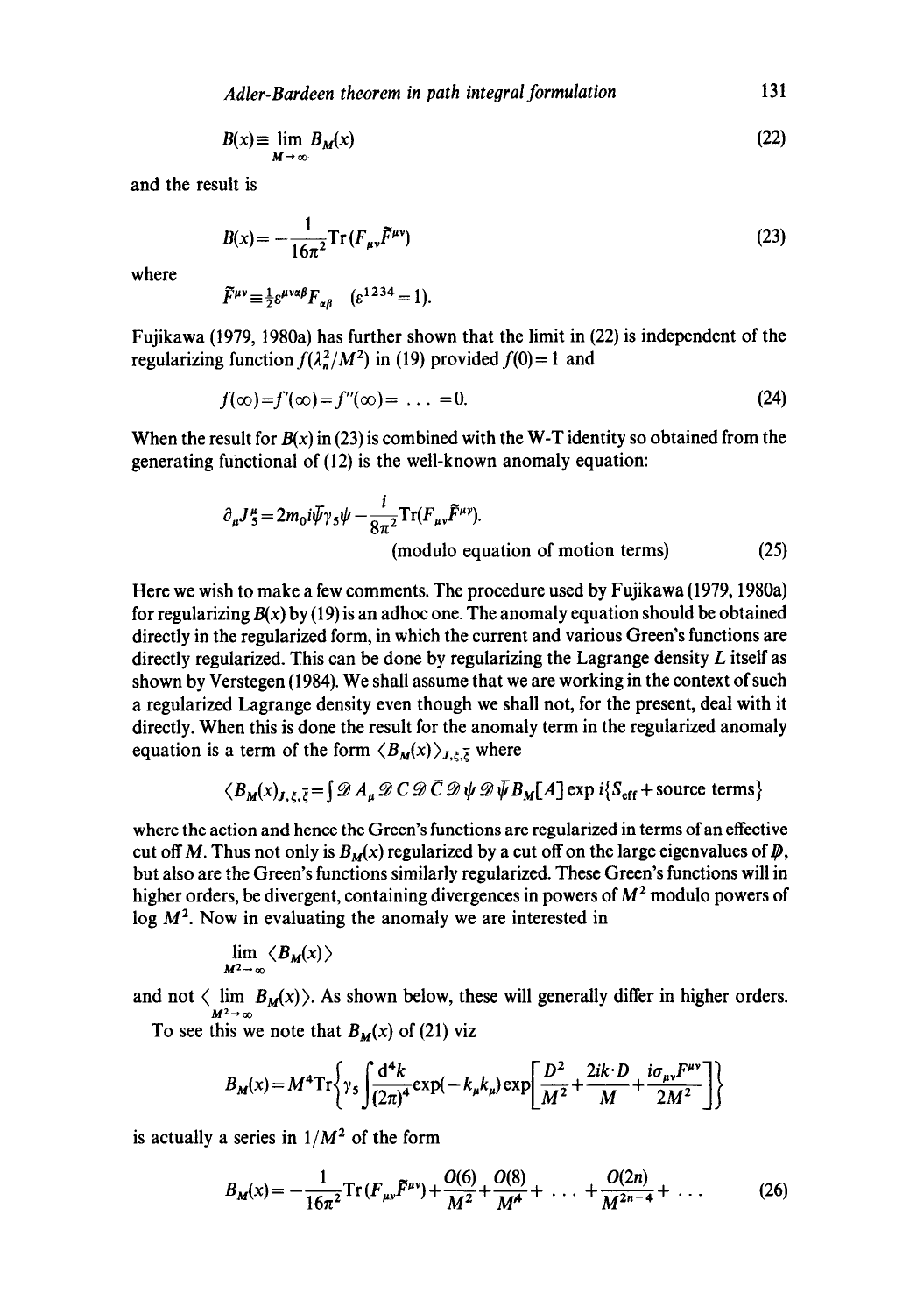where  $O(6)$ ,  $O(8)$ , ...,  $O(2n)$ ... are operators (of gauge fields) of dimensions 6,  $8, \ldots, 2n, \ldots$  which are as shown later, local and gauge-invariant. Thus the expression in (25) is

$$
\langle B_M(x) \rangle = -\frac{1}{16\pi^2} \langle \operatorname{Tr} [F_{\mu\nu} \tilde{F}^{\mu\nu}] \rangle_{J,\xi,\bar{\xi}} + \frac{\langle O(6) \rangle_{J,\xi,\bar{\xi}}}{M^2} + \dots
$$
  
+ 
$$
\frac{\langle O(2n) \rangle_{J,\xi,\bar{\xi}}}{M^{2n-4}} + \dots
$$
 (27)

Now a typical term  $\langle O(2n)\rangle_{J,\xi,\bar{\xi}}$  generates Green's functions of  $O(2n)$  which will contain divergences in powers of  $(M^2)$ . This will be analyzed in detail in §4. For the present we shall only take an example. Suppose  $\langle 0(6) \rangle$  contains terms that go like  $M^2$  or  $M^2(\ln M^2)^p$ . (This actually happens). Then

$$
\lim_{M^2\to\infty}\frac{\langle O(6)\rangle}{M^2}\neq 0
$$

and may in fact diverge. Thus in higher orders it is not true that

$$
\lim_{M^2 \to \infty} \langle B_M(x) \rangle = \left\langle \lim_{M^2 \to \infty} B_M(x) \right\rangle.
$$
 (28)

In the lowest nontrivial order, however, the result of (28) is true. This is because the Green's functions of  $O(2n)$  are to be taken in the tree order which are always finite. Hence

$$
\lim_{M^2\to\infty}\frac{\langle O(2n)\rangle}{M^{2n-4}}=0
$$

in the lowest nontrivial order (one loop order).

The above clearly illustrates the limitation of Fujikawa's discussion (Fujikawa 1979, 1980a). To prove Adler-Bardeen theorem, it is clear that the series of(27) will have to be dealt with. This is the purpose of this paper.

The one loop character of Fujikawa's results is also clearly evident in the context of trace anomaly where the approach has been able only to yield the lowest order  $(O(g^2))$ result for trace anomaly. We shall deal with this elsewhere (Joglekar and Anuradha, in preparation).

In § 3 we shall take up the structure of the operators  $O(2n)$  in the series of (27). In § 4 we shall deal with the Green's functions of these operators and extract the form of the contribution to the anomaly coming from the Jacobian in higher loop orders.

# **3. The general form of**  $O(2n)$

In this section we shall deduce the general form of the  $\epsilon$  perators  $O(2n)$  and show that they can be expressed as

$$
O(2n) = \partial^{\mu} \partial^{\nu} O_{\mu\nu}^{(1)}(2n-2) + \partial^{\mu} O_{\mu}^{(2)}(2n-1)
$$
 (29)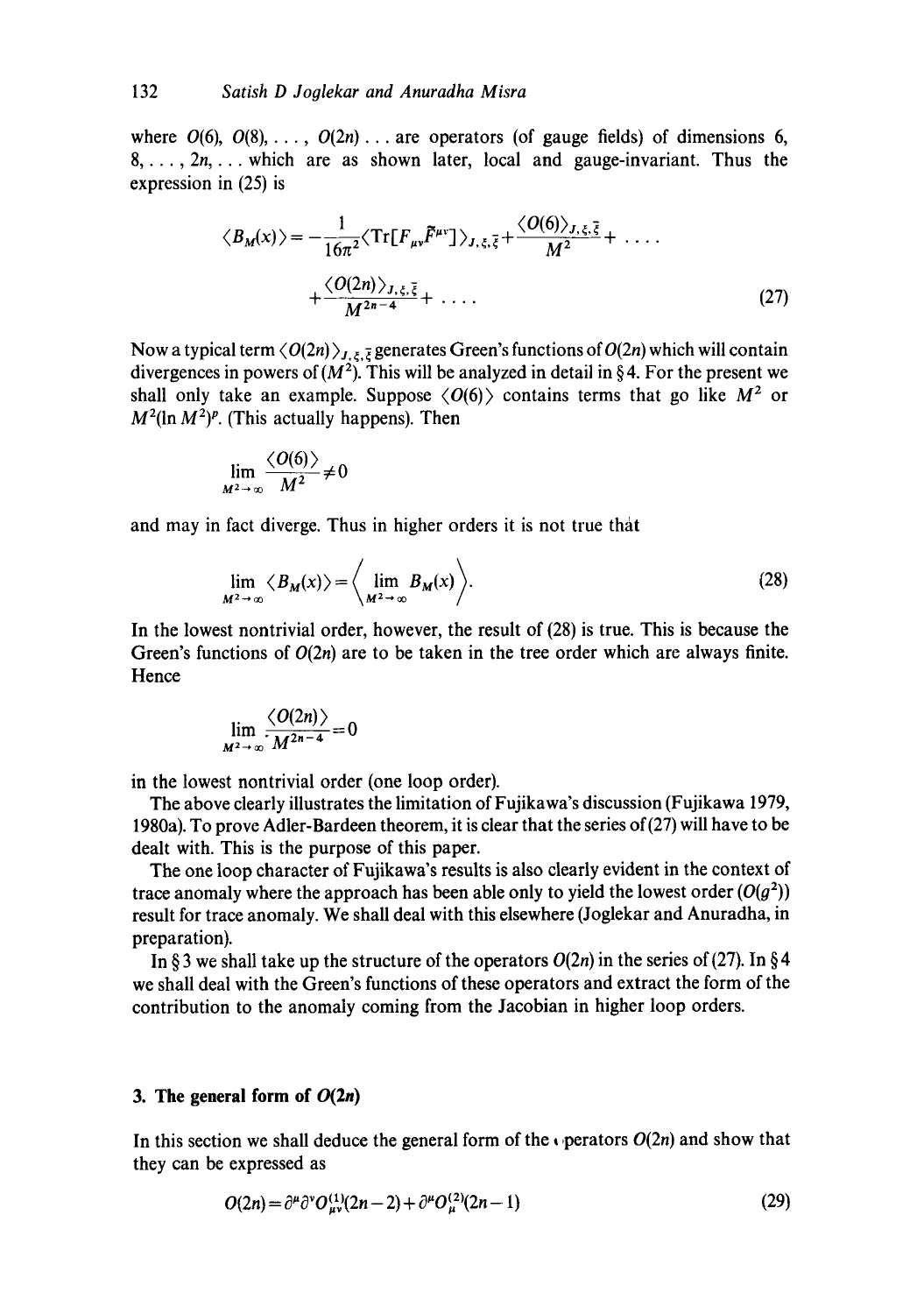where  $O_{\mu}^{(2)}(2n-1)$  is given by

$$
O_{\mu}^{(2)}(2n-1) = \left(-\frac{1}{4}\right)^{n-2} \frac{1}{(n-2)!} \sum_{m} \phi_{m}^{\dagger}(x) \left[ \left[ \dots \left[ \gamma_{\mu}, \not{D} \right], \not{D} \right] \dots \not{D} \right] \gamma_{5} \phi_{m}(x). \tag{30}
$$

The number of commutators in the above expressions is  $(2n-5)$ . We shall further show that  $O_{\mu\nu}^{(1)}(2n-2)$  and  $O_{\mu}^{(2)}(2n-1)$  are gauge-invariant local operators of gauge fields of dimensions  $(2n-2)$  and  $(2n-1)$  respectively.

We shall present the proof of the above statements for the case  $n = 3$  in this section. The proof for the case  $n > 3$  is along similar lines and is presented in the Appendix B.

We begin with the expression for  $B_M(x)$ :

$$
B_M(x) = \sum_{n} \phi_n^{\dagger}(x) \gamma_5 \exp(-\lambda_n^2/M^2) \phi_n(x)
$$
\n(31)

$$
= -\frac{1}{16\pi^2} \mathrm{Tr} \left[ F_{\mu\nu} \tilde{F}^{\mu\nu} \right] + \frac{O(6)}{M^2} + \frac{O(8)}{M^4} + \ldots + \frac{O(2n)}{M^{2n-4}} + \ldots \tag{32}
$$

We thus see that with  $n \geq 3$ ,

$$
O(2n) = \frac{1}{(n-2)!} \left. \frac{\partial^{n-2}}{\partial (M^{-2})^{n-2}} B_M(x) \right|_{M^2 \to \infty}
$$
 (33)

In particular,

$$
O(6) = \frac{\partial}{\partial M^{-2}} B_M(x) \bigg|_{M^2 \to \infty} \tag{34}
$$

and from (31),

$$
\frac{\partial}{\partial M^{-2}}B_M(x) = \sum_m (-\lambda_m^2) \phi_m^{\dagger}(x) \gamma_5 \exp(-\lambda_m^2/M^2) \phi_m(x). \tag{35}
$$

We simplify the expression of (35) by using the following identity (for proof see Appendix A) twice, viz

$$
\phi_m^{\dagger}(x)X\gamma_5\phi_m(x) \equiv \frac{1}{-2\lambda_m} \{ \phi_m^{\dagger}(x)[X,\not{D}]\gamma_5\phi_m(x) + \partial^{\mu}[\phi_m^{\dagger}(x)\gamma_{\mu}X\gamma_5\phi_m(x) \} \quad (36)
$$

provided  $\lambda_m \neq 0$ .

We obtain, for  $\lambda_m \neq 0$ ,

$$
\phi_m^{\dagger}(x)\gamma_5 \phi_m(x) = -\frac{1}{2\lambda_m} \partial^{\mu} [\phi_m^{\dagger}(x)\gamma_{\mu}\gamma_5 \phi_m(x)]
$$
  
= 
$$
\left(-\frac{1}{2\lambda_m}\right)^2 \partial^{\mu} {\phi_m^{\dagger}(x)[\gamma_{\mu}, \mathcal{P}]\gamma_5 \phi_m(x)} + \partial^{\nu} [\phi_m^{\dagger}(x)\gamma_{\nu}\gamma_{\mu}\gamma_5 \phi_m(x)] }
$$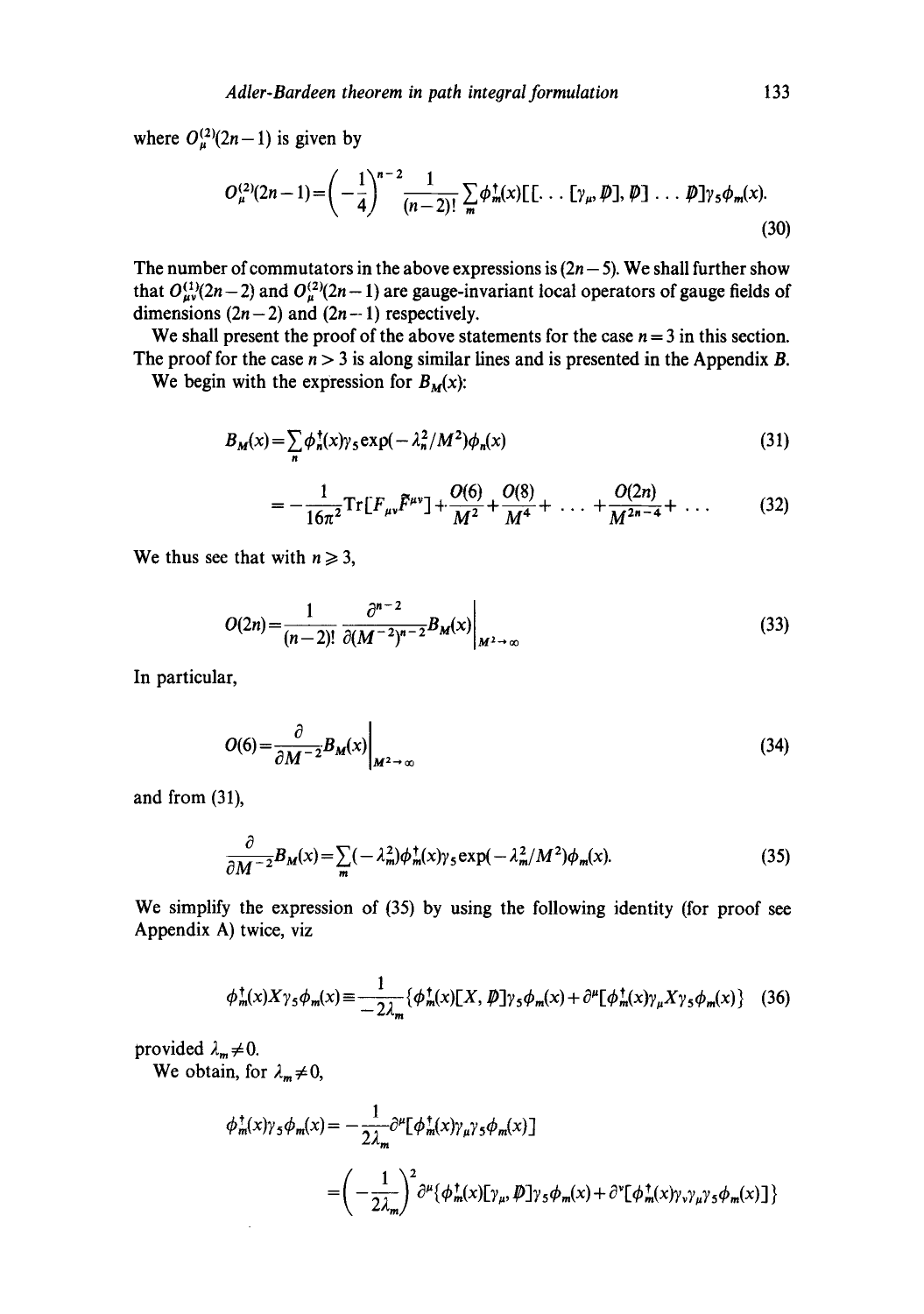134 *Satish D Joolekar and Anuradha Misra* 

$$
=\frac{1}{4\lambda_m^2}\{\partial^2(\phi_m^{\dagger}(x)\gamma_5\phi_m(x))+\partial^{\mu}[\phi_m^{\dagger}(x)[\gamma_{\mu},\bar{\psi}]\gamma_5\phi_m(x)]\}.\tag{37}
$$

Thus using the result of (37) into (35), we obtain

$$
\frac{\partial}{\partial M^{-2}}B_M(x) = -\frac{1}{4}\partial^2 \sum_{\lambda_m \neq 0} \phi_m^{\dagger} \gamma_5 \exp(-\lambda_m^2/M^2) \phi_m
$$

$$
-\frac{1}{4}\partial^\mu \sum_{\lambda_m \neq 0} \phi_m^{\dagger} [\gamma_\mu, \not{D}] \gamma_5 \exp(-\lambda_m^2/M^2) \phi_m. \tag{38}
$$

The restriction  $\lambda_m \neq 0$  on the summations in (38) can be removed because the additional terms are identically zero

$$
-\partial^2 \sum_{\lambda_{m=0}} \phi_m^{\dagger} \gamma_5 \phi_m - \partial^\mu \sum_{\lambda_{m=0}} \phi_m^{\dagger} [\gamma_\mu, \mathcal{P}] \gamma_5 \phi_m \equiv 0 \tag{39}
$$

as seen by using  $\mathcal{D}\phi_m=0$ ;  $\phi_m^T\mathcal{D}=\phi_m^T(\hat{\theta}+A)$  (for  $\lambda_m=0$ ) in the second term on the left hand side of (39). Replacing  $\exp(-\lambda_m^2/M^2)\phi_m$  by  $\exp(-\frac{p^2}{M^2})\phi_m$  we obtain,

$$
O(6) = \partial^{\mu} \partial^{\nu} O_{\mu\nu}^{(1)}(4) + \partial^{\mu} O_{\mu}^{(2)}(5) \equiv \partial^{\mu} \partial^{\nu} [g_{\mu\nu} O^{(1)}(4)] + \partial^{\mu} O_{\mu}^{(2)}(5)
$$
(40)

where

$$
O^{(1)}(4) = \lim_{M^2 \to \infty} -\frac{1}{4} \sum_{m} \phi_{m}^{\dagger} \gamma_5 \exp(-\rlap{\,/}D^2/M^2) \phi_m \tag{41}
$$

$$
O_{\mu}^{(2)}(5) = \lim_{M^2 \to \infty} -\frac{1}{4} \sum_{m} \phi_{m}^{\dagger} [\gamma_{\mu}, \mathcal{P}] \gamma_{5} \exp(-\mathcal{P}^{2}/M^{2}) \phi_{m}.
$$
 (42)

 $O^{(1)}(4)$  and  $O^{(2)}_u(5)$  can be calculated as was done by Fujikawa (1979–1981) and are clearly local operators of gauge fields as seen by direct calculation (see Appendix B; equation (B.14)). They are also gauge-invariant operators because as shown in Appendix B any operator of the form

$$
\lim_{M^2\to\infty}\sum_{m}\phi_m^{\dagger}(x)f(\boldsymbol{\psi})\exp(-\boldsymbol{\psi}^2/M^2)\phi_m(n)
$$

where  $f(\bm{\psi})$  is a matrix operator function of  $\bm{\psi}$  is gauge-invariant.  $O^{(1)}(4)$  and  $O^{(2)}_{\mu}$ (5) have dimension four and five respectively. We give the results for  $O^{(1)}(4)$  and  $O^{(2)}_{\mu}$ (5) for completeness

$$
O^{(1)}(4) = \frac{1}{64\pi^2} \text{Tr}(F_{\mu\nu}\tilde{F}^{\mu\nu})
$$
  
\n
$$
O^{(2)}_{\mu}(5) = \frac{1}{96\pi^2} \left[-\frac{1}{2}\partial_{\mu}(F\tilde{F}) + \frac{1}{2}D^{ab\eta}F^b_{\eta\delta}\tilde{F}^{ab}_{\mu}\right]
$$
  
\n
$$
= \frac{1}{96\pi^2} \left[-\frac{1}{2}\partial_{\mu}(F\tilde{F})\right] + \tilde{O}^{(2)}_{\mu}(5).
$$
\n(43)

The results stated at the beginning of this section (see (29) and (30)) have been proved in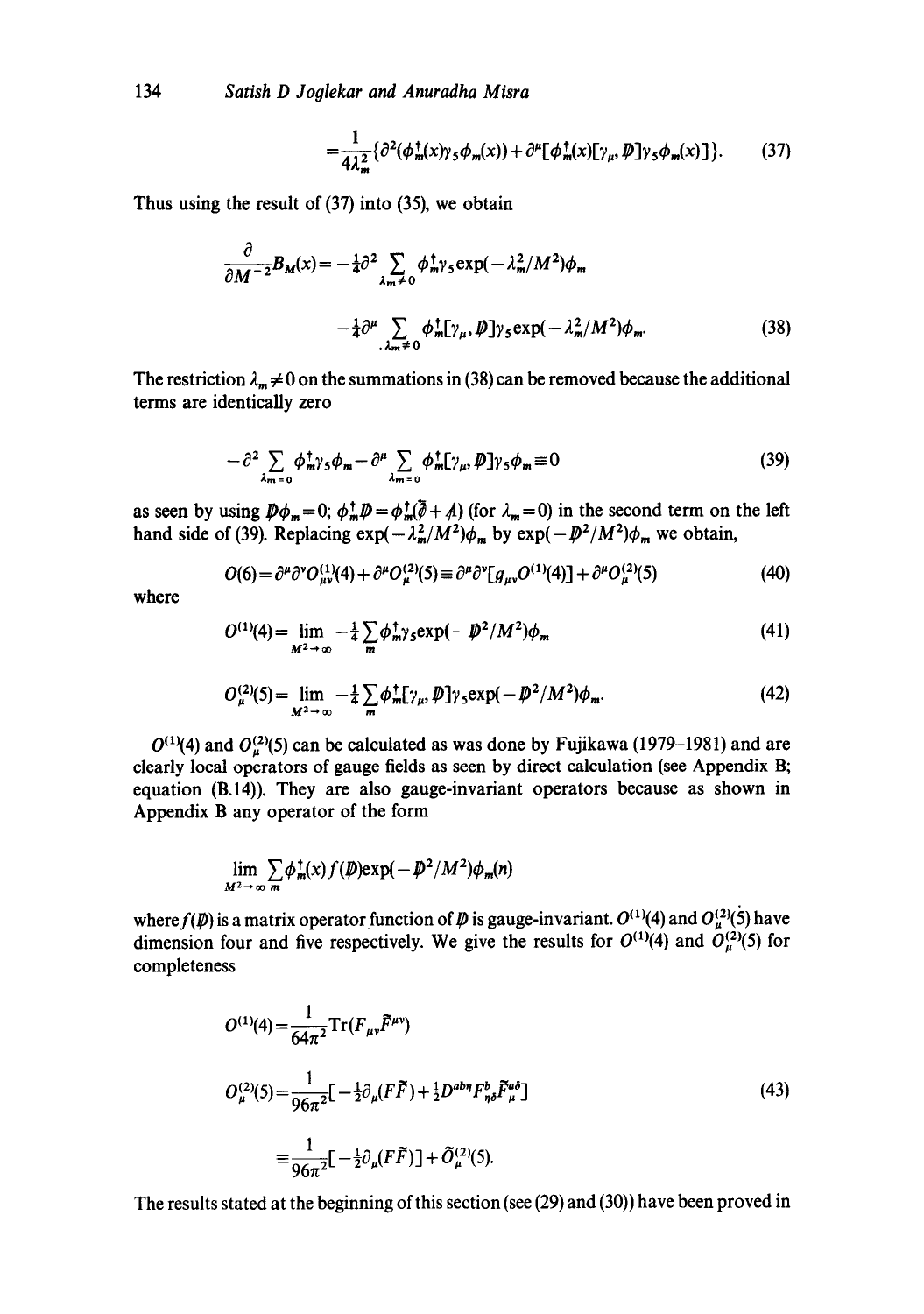Appendix B along similar lines. The form of operator  $O_{uv}^{(1)}(2n-2)$  is not needed as it will be shown in §4 that it does not contribute to the anomaly equation.

# **4. General form of higher order corrections**

In this section we shall derive the general form of higher order contributions coming from the Jacobian using the general form of  $O(2n)$  established in the previous section and certain results on the renormalization of gauge invariant operators (Joglekar and Lee 1976; Kluberg-Stern and Zuber 1975; Dixon and Taylor 1974; Deans and Dixon 1975).

We shall assume that Green's functions of operators have been suitably regularized using a cut off M on the large eigenvalues of the operator  $\mathbf{\vec{p}}$ . (Our results are of general nature of the form of the higher order contributions and hence probably independent of the details of regularization.) The Green's functions will cohtain divergences of the kind  $M^{2p}(\ln m^2)^9$  where p is restricted from above by power counting. Consider now Green's functions of  $O(2n)$  whose form is given in (29) and (30). In (27) for  $\langle B_M(x) \rangle$ ,  $O(2n)$ appears in the form  $\langle O(2n)\rangle/M^{2n-4}$ . Hence in the limit  $M^2\rightarrow\infty$  only that part of

 $\langle O(2n) \rangle$  which diverges as  $M^{2n-4}$  or worse could possibly contribute to  $\lim_{M \to \infty} \langle B_M(x) \rangle$ .  $M^2\!\to\!\infty$ 

It is thus clear that the contribution to  $\langle B_M(x) \rangle$  from higher order terms comes entirely from divergences in Green's functions  $\langle O(2n) \rangle$  and these too of sufficiently high order. Now  $O(2n)$  is a linear combination of terms that involve two local gauge-invariant operators  $O_{uv}^{(1)}$  and  $O_{u}^{(2)}$  [see (30)]. We thus need to know the divergence structure of the Green's functions of local gauge invariant operators. This has already been established in the context of dimensionally regularized Green's functions (Joglekar and Lee 1976; Kluberg-Stern and Zuber 1975; Dixon and Taylor 1974; Deans and Dixon 1975). We state the results below:

(A) The operators that mix under renormalization with gauge invariant operators are either of the following three varieties:

- (a) Gauge invariant operators;
- (b) Operators of the form

$$
\frac{\delta \tilde{S}}{\delta A^a_\mu} \frac{\delta F}{\delta (\partial_\mu c^a)} + \frac{\delta \tilde{S}}{\delta \psi_a} H_a + \frac{\delta \tilde{S}}{\delta \tilde{\psi}_b} \overline{H}_b + \mathscr{G}_0 F
$$

where  $\tilde{S}$  = gauge invariant action + ghost action and F is a functional of  $A_{\mu}^a$ ,  $c^a$ ,  $\bar{c}^a$ ,  $\psi$ ,  $\bar{\psi}$ with correct ghost structure (Joglekar and Lee 1976).  $\mathcal{G}_0$  is the BRS variation operator for A, c,  $\psi$ ,  $\bar{\psi}$ .

(c) 
$$
\frac{\delta \vec{S}}{\delta C^a} X_a[A, c, \bar{c}, \psi, \bar{\psi}]
$$

where  $X_a$  is a local functional of its arguments.

(B) The above set of operators is closed under renormalization to all orders. (Of course all these operators must have the same Lorentz structure, parity and ghost number as the original operator.)

We shall not need these results in their entirety. We shall only need the following corollaries to these results.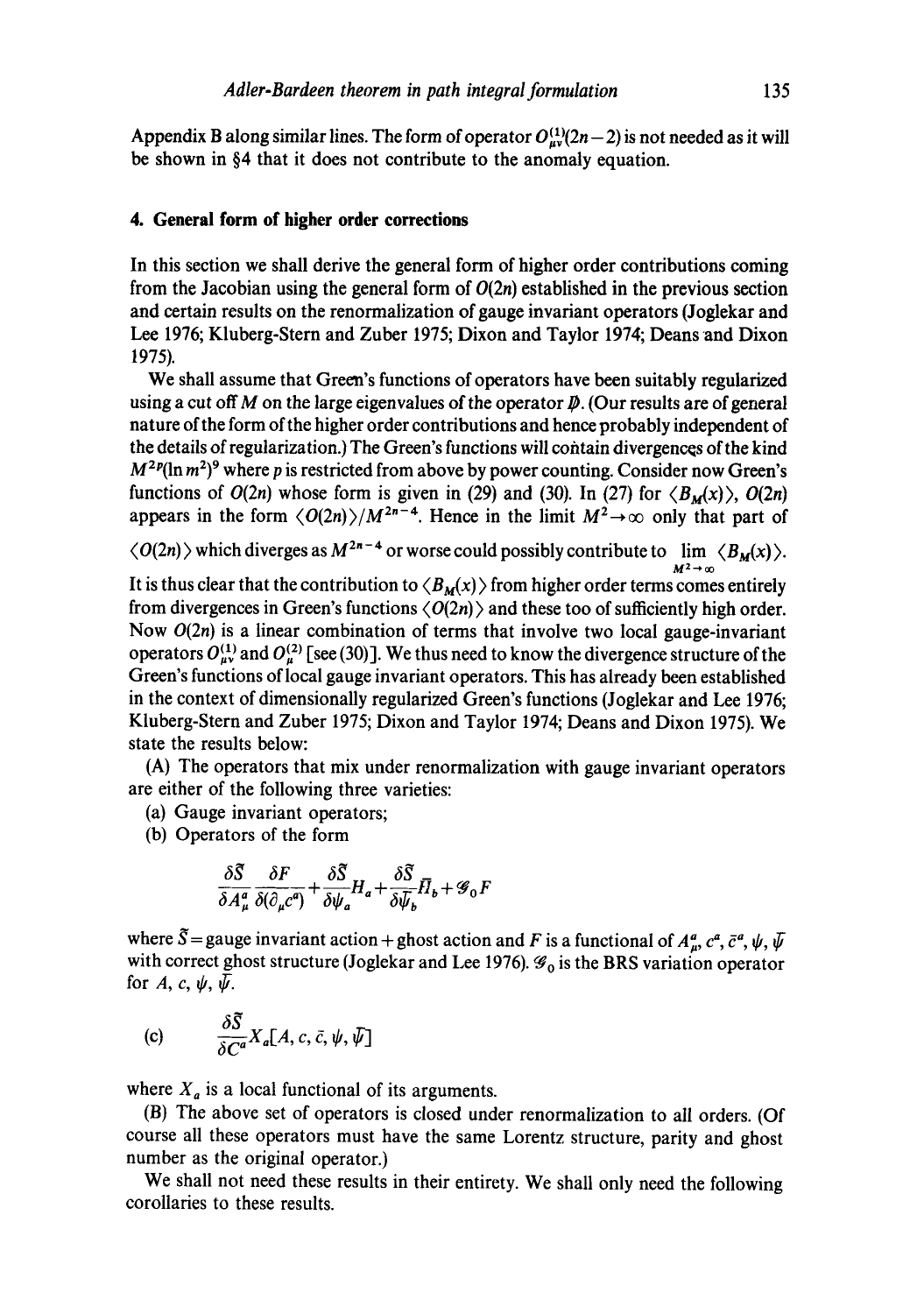*Corollary* 1: In a Yang-Mills theory with fermions only, there is *no* operator of dimension two that can mix with a gauge-invariant operator to any order. (Proof: There is no such operator amongst the types (a), (b), (c) listed above.)

*Corollary* 2: The only pseudovector group-scalar operator of dimension three (in a Y-M theory with fermions only) that can mix with a gauge invariant operator is  $\bar{\psi}\gamma_{u}\gamma_{5}\psi$ . This is again so because the operators in (b) and (c) have dimensions four or more.

It should be mentioned that the results A and B above have been proved in the context of a different regularization. The question as to if they are valid when regularization is in terms of the cutoff on eigenvalues of  $\bar{p}$  is under study by us. But in any case the two corollaries stated above will be still valid. This is so because they depend purely on the form of the W-T identity of gauge invariant operators which is the same for either regularization.

We now come back to the problem at hand. The divergence structure of  $O(2n)$  is determined by two gauge-invariant operators  $O_{\mu\nu}^{(1)}(2n-2)$  and  $O_{\mu}^{(2)}(2n-1)$ . First consider  $O_{\mu\nu}^{(1)}(2n-2)$ . We need to worry only about the divergences in  $\langle O_{\mu\nu}^{(1)}(2n-2)\rangle$ that go like  $M^{2n-4}$  or worse. By counting dimensions such divergences are necessarily of form

$$
M^{2n-4}(\ln M^2)^q \times \text{local operator of dimension two.}
$$

But  $O_{\mu\nu}^{(1)}$  is a gauge-invariant operator. From corollary 1, there is no gauge invariant operator of dimension two it can mix with. Hence, such terms must be absent. Hence

$$
\lim_{M^2 \to \infty} \frac{\partial^{\mu} \partial^{\nu} \langle O_{\mu\nu}^{(1)}(2n-2) \rangle}{M^{2n-4}} = 0.
$$
\n(44)

By a similar logic the only divergences in  $\langle O_{\mu}^{(1)}(2n-1)\rangle$  we need to worry about are of the form

 $(M^2)^{n-2}$  (ln  $M^2$ )<sup> $q$ </sup> x local pseudovector operator of dimension three.

By corollary 2 above, the only such operator is  $\bar{\psi}\gamma_{\mu}\gamma_{5}\psi$ . Hence as  $M^{2}\rightarrow\infty$ 

$$
\frac{\langle O_{\mu}^{(1)}(2n-1)\rangle}{M^{2n-4}} = \frac{1}{2} f_n(g^2, \ln M^2) \bar{\psi} \gamma_{\mu} \gamma_5 \psi + O\left(\frac{1}{M^2}\right)
$$
(45)

where  $f_n(q^2, \ln M^2)$  is a power series in  $q^2$  and  $\ln M^2$ .

Combining results of (44) and (45) we obtain

$$
\lim_{M^2 \to \infty} \langle B_M(x) \rangle = -\frac{1}{16\pi^2} \langle \operatorname{Tr} [F_{\mu\nu} \tilde{F}^{\mu\nu}] \rangle + \frac{1}{2} f(g^2, \ln M^2) \partial^{\mu} \langle \bar{\psi} \gamma_{\mu} \gamma_5 \psi \rangle \tag{46}
$$

where

$$
f(g^2, \ln M^2) = \sum_{n=3}^{\infty} f_n(g^2, \ln M^2).
$$

The result of (46) is the main result of our paper on the structure of the higher order corrections to the Jacobian.

Here we would like to make a number of comments. Firstly, a direct calculation shows that  $f_n(g^2, \ln M^2)$  is a power series in  $g^2$  beginning as  $g^4$ . Secondly, all the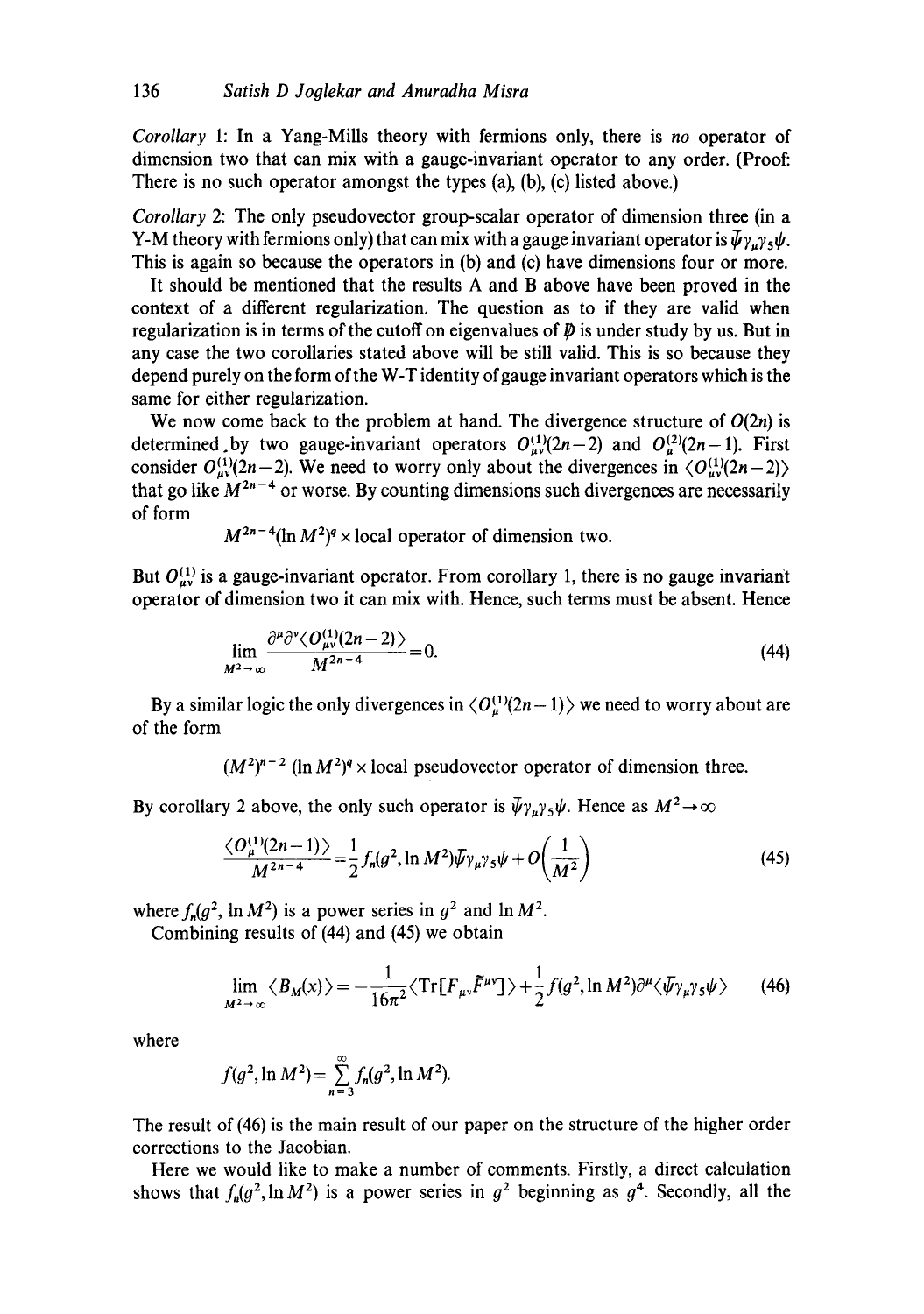operators  $O(2n)$ ,  $n \ge 3$  will generally contribute to a given order in  $\left(\frac{q^2}{m}\right)$  to  $f(q^2, \ln M^2)$ . This makes the evaluation of  $f(g^2, \ln M^2)$  technically difficult. Finally, we note that we have not been fully able to exploit the form of  $O(2n)$  and  $O_{\mu}^{(2)}(2n-1)$  in order to obtain information on  $f(g^2, \ln M^2)$ . We hope to do this in future.

#### **5. Adler-Bardeen theorem**

We have shown in the previous section the following form for anomaly equations in the path integral formulation valid to all orders obtained from (46).

$$
\partial_{\mu}J_{5}^{\mu} = \frac{2im_{0}}{1 + f(g^{2}, \ln M^{2})}\bar{\psi}\gamma_{5}\psi - \frac{1}{8\pi^{2}}\frac{1}{1 + f(g^{2}, \ln M^{2})}\mathrm{Tr}(F_{\mu\nu}\tilde{F}^{\mu\nu}).
$$
 (47)

Proving Adler-Bardeen theorem within path integral formulation requires proving  $f(a^2, \ln M^2) = 0$ . Owing to the technical complexities, we have not been able to show this directly. We shall, however, present an indirect argument for the same.

Fujikawa (1979, 1980a) has shown that the usual Pauli Villars treatment is an ideal perturbative realization of the path integral formulation. In the formulation the anomaly comes not from the Jacobian (these cancel between the regulator field and the fermion field measures), but from the regulator field terms from the anomaly equation. In the standard perturbative treatment, it is well known that the coefficient of the naive divergence term  $2im_0\psi\gamma_5\psi$  is not modified to all orders. This follows very simply from an elementary diagramatic considerations (Adler 1970). If we borrow just this much from the perturbative approach, (47) implies that

$$
f(g^2,\ln M^2)=0.
$$

This in turn proves the Adler-Bardeen theorem to all orders:

$$
\partial_{\mu}J_{5}^{\mu} = 2im_{0}\bar{\psi}\gamma_{5}\psi - \frac{1}{8\pi^{2}}\mathrm{Tr}(F_{\mu\nu}\tilde{F}^{\mu\nu}).
$$
\n(48)

### **Appendix A**

In this appendix we shall prove the identity of (36) viz for  $\lambda_m \neq 0$ , and any operator X,

$$
\phi_m^{\dagger}(x)X\gamma_5\phi_m(x) = -\frac{1}{2\lambda_m} \{\phi_m^{\dagger}(x)[X,\mathcal{P}]\gamma_5\phi_m(x) \n+ \partial^{\mu}[\phi_m^{\dagger}(x)\gamma_{\mu}X\gamma_5\phi_m(x)]\} \tag{36}
$$
\n
$$
\phi_m^{\dagger}(x)X\gamma_5\phi_m(x) = \frac{1}{\lambda_m}\phi_m^{\dagger}(x)X\gamma_5\mathcal{P}\phi_m(x) \n= -\frac{1}{\lambda_m}\phi_m^{\dagger}(x)X\mathcal{P}\gamma_5\phi_m(x) \n= -\frac{1}{\lambda_m}\{\phi_m^{\dagger}[X,\mathcal{P}]\gamma_5\phi_m + \phi_m^{\dagger}\mathcal{P}X\gamma_5\phi_m\} \tag{A.1}
$$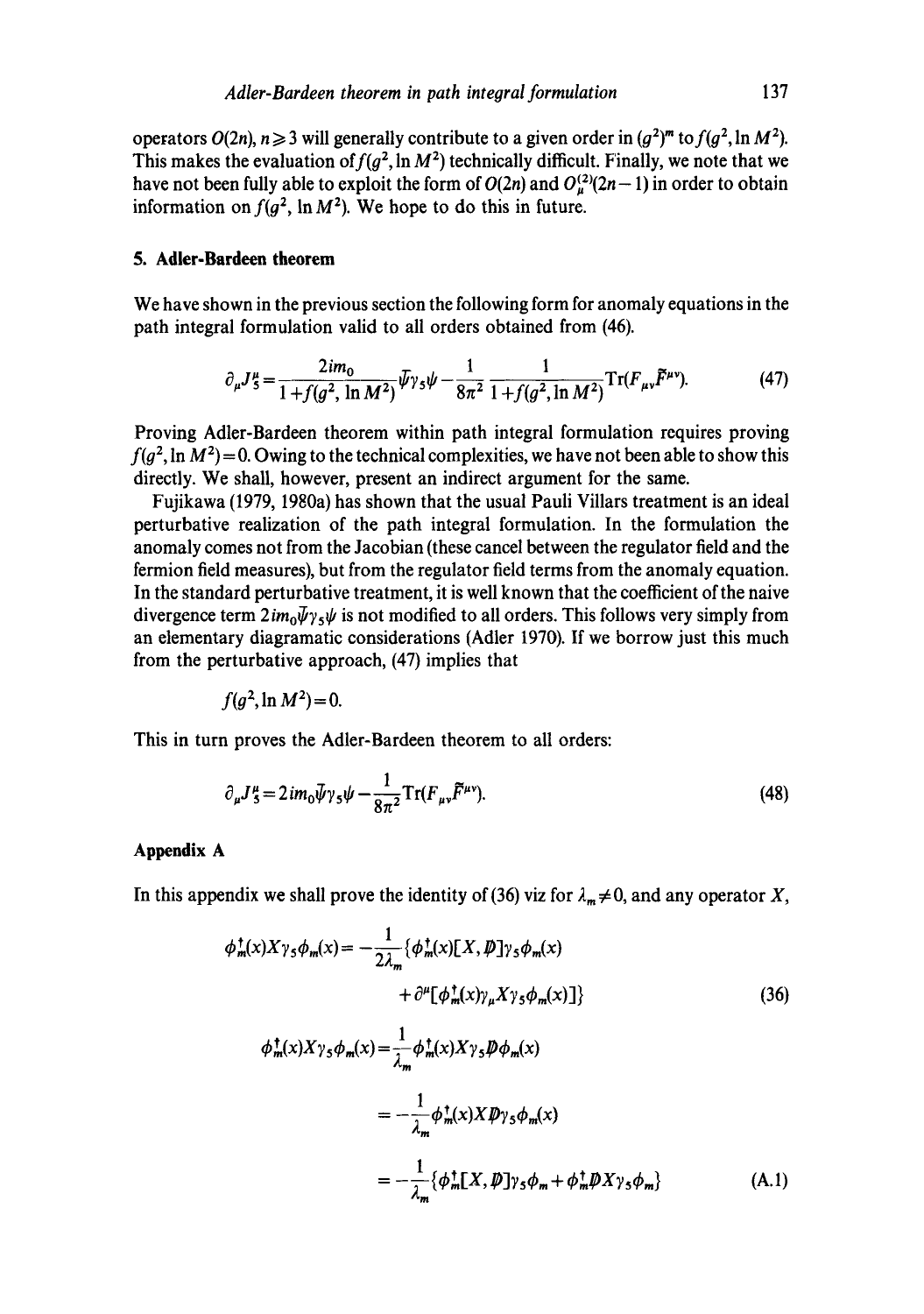Now using

$$
\phi_m^{\dagger}(x)[-\bar{\partial} + A] = \lambda_m \phi_m^{\dagger}(x) \tag{A.2}
$$

One obtains, for any Y,

$$
\phi_m^{\dagger} \psi Y = \lambda_m \phi_m^{\dagger} Y + \partial^{\mu} (\phi_m^{\dagger} \gamma_{\mu} Y) \tag{A.3}
$$

Using (A.3) in (A.l) and simplifying, one obtains equation (36) given above.

# **Appendix B**

In this appendix we shall derive the general form of the operator  $O(2n)$  stated at the beginning of § 3.

From equation (33), we have

$$
O(2n) = \lim_{M^2 \to \infty} \frac{1}{(n-2)!} \frac{\partial^{n-2}}{\partial (M^{-2})^{n-2}} B_M(x) \qquad n \geq 3
$$
  
= 
$$
\lim_{M^2 \to \infty} \frac{1}{(n-2)!} \sum_m (-\lambda_m^2)^{n-2} \phi_m^{\dagger} \exp(-\lambda_m^2 / M^2) \gamma_5 \phi_m.
$$
 (B.1)

We shall first prove by induction that  $(-\lambda_m^2)^{n-2} \phi_m^{\dagger} \phi_m$  has the form  $(n \geq 3; \lambda_m \neq 0)$ 

$$
(-\lambda_m^2)^{n-2}\phi_m^{\dagger}(x)\gamma_5\phi_m(x) = \partial^{\mu}\partial^{\nu}\{\phi_m^{\dagger}K_{\mu\nu}^{(n)}\gamma_5\phi_m\} + (-\frac{1}{4})^{n-2}\partial^{\mu}\{\phi_m^{\dagger}[\cdot \cdot \cdot \cdot [\gamma_{\mu}, \mathcal{P}], \mathcal{P}] \cdot \cdot \cdot \mathcal{P}]\gamma_5\phi_m\}
$$
(B.2)

where the last term has  $(2n-5)$  commutators. For  $n = 3$ , the result is true by virtue of equation (37).

Let the result be true for  $n = r$ . In other words, let

$$
(-\lambda_m)^{r-2}\phi_m^{\dagger}\gamma_5\phi_m = \partial^{\mu}\partial^{\nu}[\phi_m^{\dagger}K_{\mu\nu}^{(r)}\gamma_5\phi_m]
$$
  
 
$$
+(-\frac{1}{4})^{r-2}\partial^{\mu}\{\phi_m^{\dagger}[\lbrack\ldots\lbrack\gamma_{\mu},\mathcal{P}\rbrack,\mathcal{P}\rbrack\}\ldots\mathcal{P}\rbrack\gamma_5\phi_m\}
$$
  
(B.3)

for some  $K_{\mu\nu}^{(r)}$ . We shall prove the result for  $n=r+1$ . Consider

$$
\begin{split} (-\lambda_m^2)^{r-1} \phi_m^{\dagger} \gamma_5 \phi_m &= (-\lambda_m^2) \{ (-\lambda_m^2)^{r-2} \phi_m^{\dagger} \gamma_5 \phi_m \} \\ &= -\lambda_m^2 \{ \partial^\mu \partial^\nu [\phi_m^{\dagger} K_{\mu\nu}^{(\nu)} \gamma_5 \phi_m] \\ &+ (-\frac{1}{4})^{r-2} \partial^\mu (\phi_m^{\dagger} [\cdot \cdot \cdot [\gamma_\mu, \mathcal{P}], \mathcal{P}] \cdot \cdot \cdot \mathcal{P}] \gamma_5 \phi_m \} \end{split} \tag{B.4}
$$

Applying equation (36) to the second term on the right hand side,

$$
\frac{\partial^{\mu}(\phi_m^{\mathsf{T}}[[\dots[\gamma_{\mu},\mathcal{P}],\mathcal{P}]\dots\mathcal{P}]\gamma_5\phi_m)}{\leftarrow 2r-5 commutators \rightarrow}
$$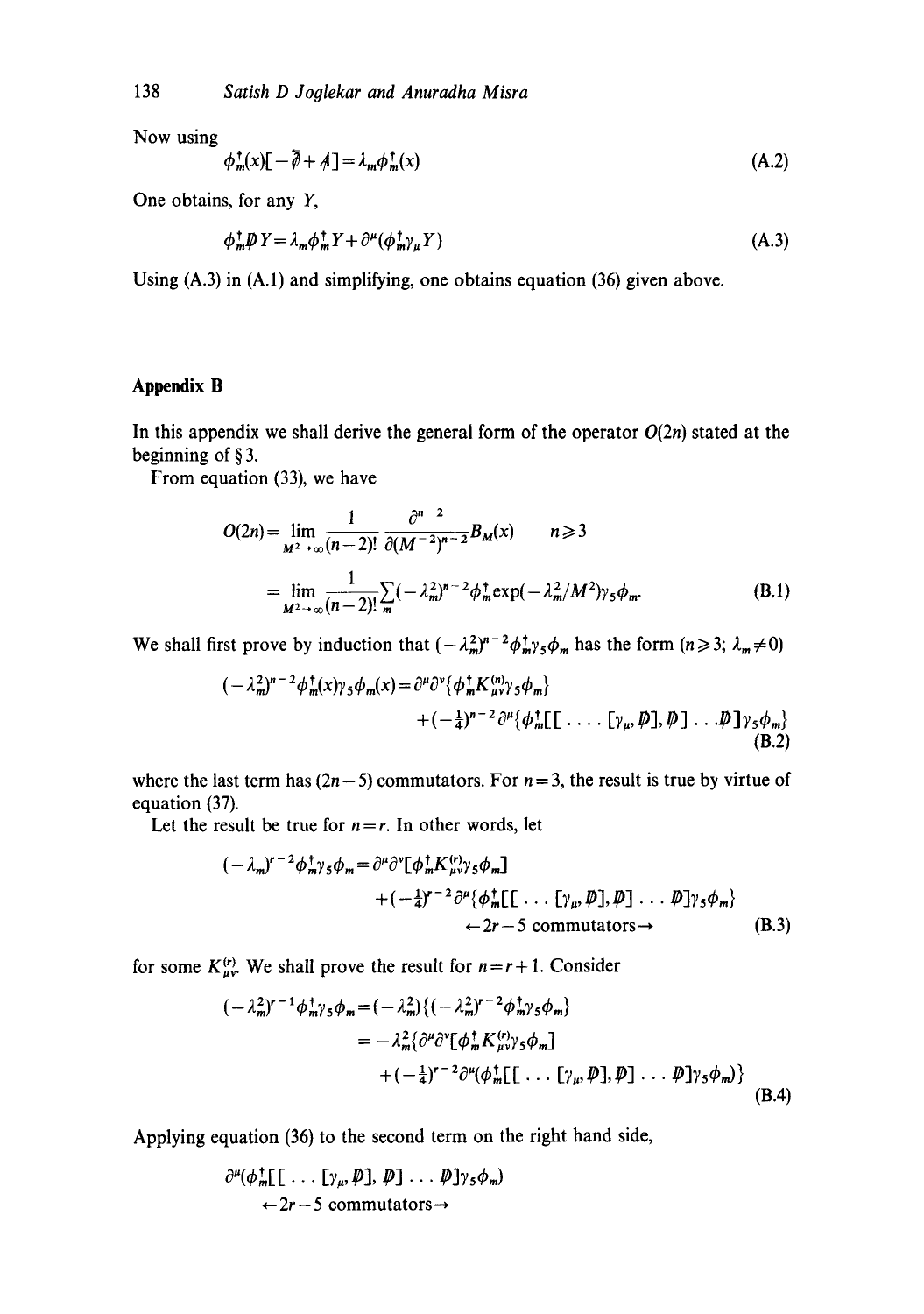$$
= \partial^{\mu} \Biggl\{ -\frac{1}{2\lambda_m} \phi_m^{\dagger} [\![\cdot \cdot \cdot [\gamma_{\mu}, p], p] \cdot \cdot \cdot \cdot p] \gamma_5 \phi_m
$$
  
\n
$$
\leftarrow 2r - 4 \text{ commutators} \rightarrow
$$
  
\n
$$
-\frac{1}{2\lambda_m} \partial^{\nu} [\phi_m^{\dagger} \gamma_{\nu} [\![\cdot \cdot [\gamma_{\mu}, p], p] \cdot \cdot \cdot p] \gamma_5 \phi_m].
$$
  
\n
$$
\leftarrow 2r - 5 \text{ commutators} \rightarrow
$$
 (B.5)

Applying equation (36) once more to the first term on the right hand side one obtains:

$$
- \lambda_m^2 \partial^{\mu} (\phi_m^{\dagger}[[\cdots [[\gamma_{\mu}, \mathcal{P}], \mathcal{P}] \cdots \mathcal{P}]\gamma_5 \phi_m)
$$
  
=  $-\frac{1}{4} \partial^{\mu} {\phi_m^{\dagger}[[\cdots [[\gamma_{\mu}, \mathcal{P}], \mathcal{P}] \cdots \mathcal{P}]\gamma_5 \phi_m}$   
 $\leftarrow 2r - 3$  commutators  
 $- \frac{1}{4} \partial^{\mu} \partial^{\nu} {\phi_m^{\dagger} \gamma_v [[\cdots [[\gamma_{\mu}, \mathcal{P}], \mathcal{P}] \cdots \mathcal{P}]\gamma_5 \phi_m}$   
 $\leftarrow 2r - 4$  commutators  $\rightarrow$  (B.6)

While the second term in (B.5) yields

$$
\begin{aligned} &(-\lambda_m^2) \bigg( -\frac{1}{2\lambda_m} \bigg) \partial^\mu \partial^\nu \{ \phi_m^{\dagger} \gamma_v [ \big[ \dots \big[ \gamma_\mu, \not{D} \big], \not{D} \big] \dots \not{D} \gamma_5 \phi_m \} \\ &= \frac{1}{2} \partial^\mu \partial^\nu \{ \phi_m^{\dagger} \gamma_v [ \big[ \dots \big[ \gamma_\mu, \not{D} \big], \not{D} \big] \dots \not{D} \gamma_5 \not{D} \phi_m \} \\ &\leftarrow 2r - 5 \text{ commutators} \rightarrow \end{aligned} \tag{B.7}
$$

Combining  $(B.5)$ ,  $(B.6)$ ,  $(B.7)$  in  $(B.4)$  one obtains

 $(-\lambda_m^2)^{r-1} \phi_m^{\dagger} \gamma_5 \phi_m$  $=\partial^{\mu}\partial^{\nu}\{\phi_{m}^{\dagger}K_{\mu\nu}^{(r)}\gamma_{5} \not\!\!D^{2}\phi_{m}+(-\frac{1}{4})^{r-1}\phi_{m}^{\dagger}\gamma_{\nu}[\ldots [\gamma_{\mu},\not\!D],\not\!\!D] \ldots \not\!\!D]\gamma_{5}\phi_{m}$  $-2r-4$  commutators  $\rightarrow$  $+ \frac{1}{2}(-\frac{1}{4})^{r-3}\phi_{m}^{\dagger}\gamma_{\nu}[\ldots [\gamma_{\mu}, \mathcal{P}], \mathcal{P}] \ldots \mathcal{P}]\gamma_{5}\mathcal{P}\phi_{m}$  $\leftarrow$  2r - 5 commutators $\leftarrow$  $+ (-\frac{1}{4})^{\prime -2} \partial^{\mu} {\phi}_{m}^{\dagger}$ [[....[ $\gamma_{\mu}, \not\ni$ ],  $\varphi$ ]...  $\varphi$ ] $\gamma_{5} \phi_{m}$ }  $\leftarrow$  2r - 3 commutators  $\rightarrow$  $\equiv \partial^{\mu}\partial^{\nu}\{\phi_{m}^{+}K_{\mu\nu}^{(r+1)}\gamma_{5}\phi_{m}$  $\lambda +(-\frac{1}{4})^{r-1}\partial^{\mu} {\phi}_{m}^{\dagger}[\ldots [\gamma_{u}, \mathbf{p}], \mathbf{p}] \ldots \mathbf{p}] \gamma_{5} \phi_{m}$  (B.8)  $K^{(r+1)} = K^{(r)} \mathbb{D}^2 + (-1)^{r-1}$  $\hat{\mu}_{\mu\nu}$   $\rightarrow$   $=$  K,  $\hat{\mu}_{\nu}\psi$  + (- $\hat{\tau}$ )  $\rightarrow$   $\gamma_{\nu}$ [[...]...[ $\gamma_{\mu}$ ,  $\psi$ ],  $\psi$ ].

where

$$
\zeta_{\mu\nu}^{(r+1)} = K_{\mu\nu}^{(r)} \mathcal{D}^2 + (-\frac{1}{4})^{r-1} \gamma_{\nu} [[\cdots [\gamma_{\mu}, \mathcal{D}], \mathcal{D}] \cdots \mathcal{D}]
$$
  
 
$$
\leftarrow 2r - 4 commutators \rightarrow
$$

 $-\frac{1}{2}(-\frac{1}{4})^{r-2}\gamma_v[\left[\ldots[\gamma_u,\boldsymbol{D}],\boldsymbol{D}\right]\ldots\boldsymbol{D}]\boldsymbol{D}$ 

with

$$
K_{\mu\nu}^{(3)} = -\frac{1}{4}g_{\mu\nu}1.
$$
 (B.9)

In (B.8) we have proved the result of (B.2) for  $n = r + 1$ . Hence the proof of (B.2) by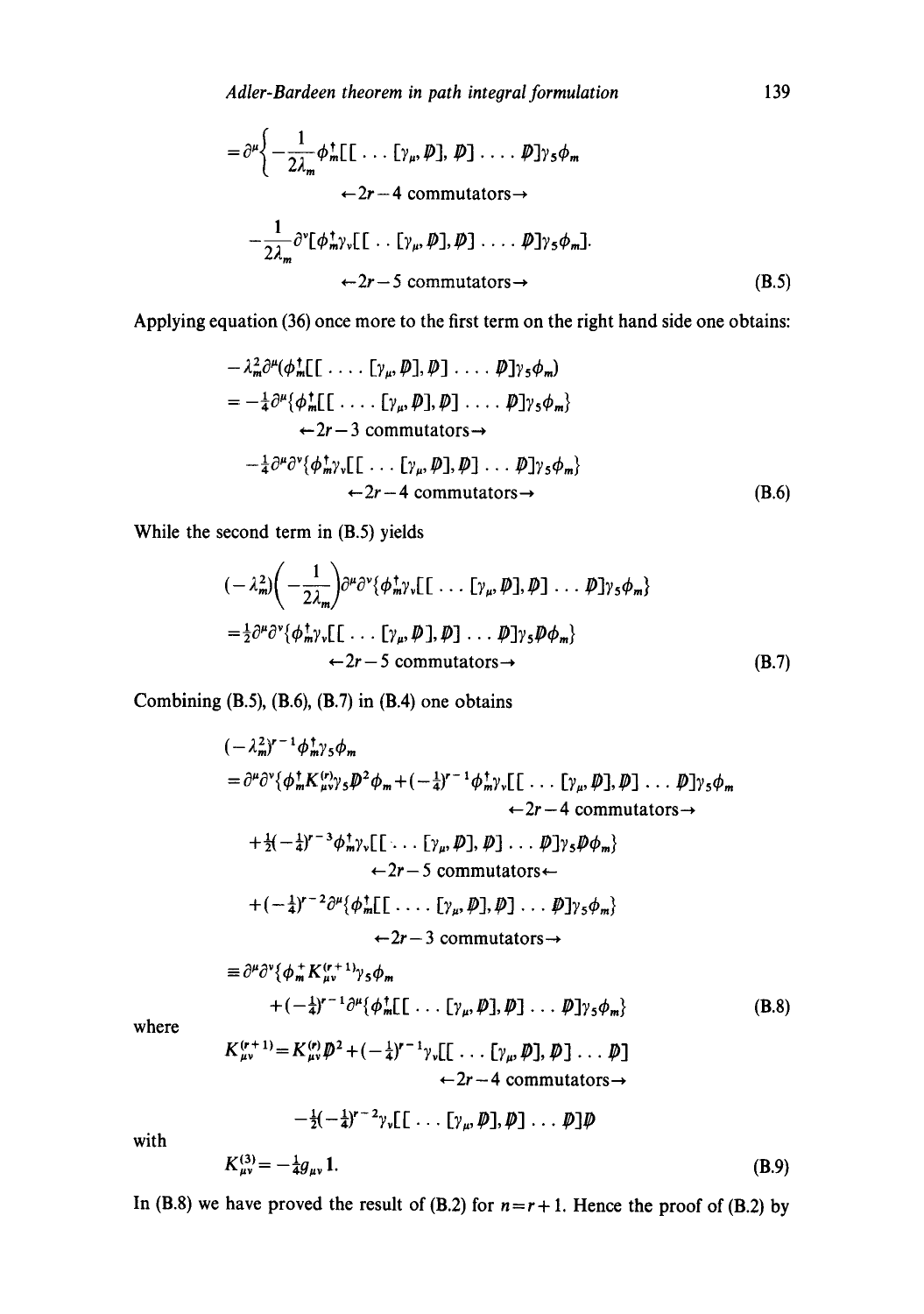induction is complete.

Using the result of (B.2) in (B.1), we obtain,

$$
O(2n) = \lim_{M^2 \to \infty} \frac{1}{(n-2)!} \left\{ \partial^{\mu} \partial^{\nu} \sum_{\lambda_m \neq 0} \phi_m^{\dagger} K_{\mu\nu}^{(n)} \gamma_5 \exp(-\bar{\psi}^2 / M^2) \phi_m \right. + (-\frac{1}{4})^{n-2} \partial^{\mu} \sum_{\lambda_m \neq 0} \phi_m^{\dagger} [ \Gamma \cdots \Gamma \gamma_{\mu}, \bar{\psi} ] , \bar{\psi} ] \cdots \bar{\psi} ] \gamma_5 \times \exp(-\bar{\psi}^2 / M^2) \phi_m \bigg\}.
$$
 (B.10)

The restriction  $\lambda_m \neq 0$  can be removed as in the case of  $O(6)$ . (See equations (38) and (39)). To see this, we consider the additional terms needed to remove the restriction in the curly bracket of (B.10). They are

$$
\frac{\partial^{\mu}\partial^{\nu}}{\partial_{m}=\partial} \phi_{m}^{\dagger}K^{(n)}_{\mu\nu}\gamma_{5}\phi_{m}+(-\frac{1}{4})^{n-2}\partial^{\mu}\sum_{\lambda_{m}=\partial}\phi_{m}^{\dagger}[\ldots[\gamma_{\mu},\mathcal{P}],\mathcal{P}]\ldots\mathcal{P}]\gamma_{5}\phi_{m}.
$$

These can be shown to vanish as in the case of  $O(6)$  using (B.9). We thus have

$$
O(2n) = \partial^{\mu} \partial^{\nu} O_{\mu\nu}^{(1)}(2n-2) + \partial^{\mu} O_{\mu}^{(1)}(2n-1)
$$
 (B.11)

where

$$
O_{\mu\nu}^{(1)} = \lim_{M^2 \to \infty} \frac{1}{(n-2)!} \sum_{m} \phi_m^{\dagger} K_{\mu\nu}^{(n)} \gamma_5 \exp(-D^2/M^2) \phi_m
$$
 (B.12)

and

$$
O_{\mu}^{(2)} = \lim_{M^2 \to \infty} \frac{1}{(n-2)!} (-\frac{1}{4})^{n-2} \sum_{m} \phi_{m}^{\dagger} [ \dots [\gamma_{\mu}, \mathcal{P}], \mathcal{P} ] \dots \mathcal{P} ]
$$
  
× exp $(-\mathcal{P}^2/M^2) \gamma_5 \phi_m$ .  
÷2n-5 commutators→ (B.13)

To prove the result stated at the beginning of § 3, we have to show that  $O^{(1)}$  and  $O^{(2)}$  are local gauge invariant operators of gauge fields. To this end we first note that on account of (B.9),  $K_{\mu\nu}^{(n)}$  is a polynomial in  $\not{\!D}$  say  $K_{\mu\nu}^n(\mathcal{D})$ . Thus  $O_{\mu\nu}^{(1)}(2n-2)$  can be evaluated as done for the anomaly in  $\S 2$  viz;

$$
O_{\mu\nu}^{(1)}(2n-2) = \lim_{M^2 \to \infty} \frac{1}{(n-2)!} \sum_{m} \phi_{m}^{\dagger}(x) K_{\mu\nu}^{(n)}(\boldsymbol{D}) \gamma_5 \exp(-\boldsymbol{D}^2/M^2) \phi_{m}(x)
$$
  
= 
$$
\lim_{M^2 \to \infty} \frac{1}{(n-2)!} \int \frac{d^4k}{(2\pi)^4} K_{\mu\nu}^{(n)}(\boldsymbol{D} + i\boldsymbol{k}) \exp[-(\boldsymbol{D} + i\boldsymbol{k})^2/M^2].
$$
 (B.14)

In the limit  $M^2 \to \infty$  only a finite number of terms contribute to  $O_{\mu\nu}^{(1)}(2n-2)$  and the resultant expression is local in  $A_{\mu}$ . A similar argument applies to  $O_{\mu}^{\prime 2}(2n-1)$ .

To prove the gauge invariance of  $O_{uv}^{(1)}$  and  $O_{uv}^{(2)}$ , we note that they are both of the form

$$
\sum_{m} \phi_{m}^{\dagger}(x) f(\phi) \phi_{m}(x) \exp(-\lambda_{m}^{2}/M^{2})
$$

where  $f(\mathbf{D})$  is a matrix polynomial in  $\mathbf{D}$ .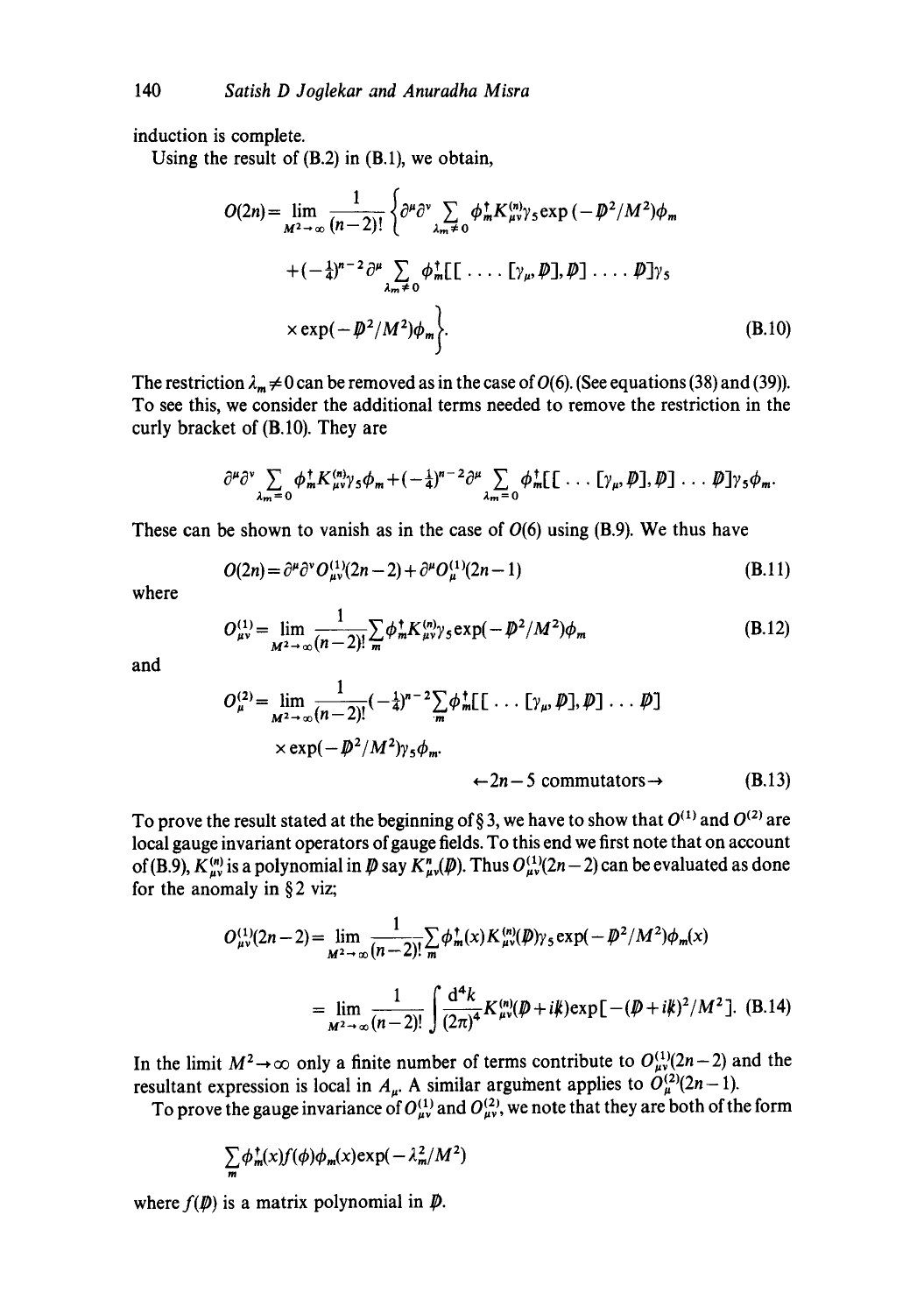This is invariant under a gauge transformation as under a gauge transformation, the basis functions  $\phi_m$  change to

$$
\phi_m(x) \to \phi'_m(x) = \exp[i\alpha(x)] \phi_m(x); \quad \phi_m^+(x) \to \phi_m^+(x) = \phi_m^+(x) \exp[-(i\alpha(x))]
$$

where as

$$
f(\boldsymbol{\psi})\phi_{\boldsymbol{m}}(x)\rightarrow f(\boldsymbol{\psi}')\phi'_{\boldsymbol{m}}(x)=\exp\left[(i\alpha(x))\int f(\boldsymbol{\psi})\phi_{\boldsymbol{m}}(x). \tag{B.15}
$$

Hence etc.

### **Appendix C**

In this appendix we show that  $f_n(g^2, \ln M^2)$  occurring in equation (45) are nontrivial (i.e. individually non-zero) by working out  $f_3$  to the lowest nontrivial order in  $g^2$  viz  $O(g^4)$ .

From equation (43),  $\tilde{O}_u^2(5)$  has the form

$$
\tilde{O}_{\mu}^{(2)}(\mathbf{5}) = C g_0^2 D^{abn} F_{\eta\delta}^b \tilde{F}_{\mu}^{a\mu\delta} = C' g_0^2 \frac{\delta S_0}{\delta A_\delta^a} \tilde{F}^{a\delta} \tag{C.1}
$$

where C and C' are constants and  $S_0 = \frac{1}{2\pi\epsilon} \int Tr(F_{\mu\nu}F^{\mu\nu})d^4x$ . We can express  $O_{\mu}^{(2)}(5)$  as  $2g^2$ 

$$
\tilde{O}_{\mu}^{(2)}(\mathbf{5}) = C' g_0^2 \left[ \frac{\delta S_{\rm eff}}{\delta A_{\delta}^a} \tilde{F}_{\mu}^{a\delta} - ig_0 \bar{\psi} \gamma^{\delta} T^a \psi \tilde{F}_{\mu}^{a\delta} - \frac{\delta S_{\rm ghost}}{\delta A_{\delta}^a} \tilde{F}_{\mu}^{a\delta} \right].
$$
 (C.2)

We shall show that  $\partial^{\mu} \langle O_{\mu}^{(2)}(5) \rangle$  leads to a nontrivial divergence when one considers the two-fermion matrix elements of  $\partial^{\mu}O_{\mu}^{(2)}(5)$  in one loop approximation. This would mean an nontrivial  $f_3(g^2, \ln M^2)$  to  $O(g^4)$ .

Consider the two-fermion matrix element of  $\tilde{O}_{\mu}^{(2)}(5)$  of (C.2) in the one loop approximation. The last term involving  $S_{\text{ghost}}$  does not contribute to one loop diagrams as fermions do not couple to ghosts directly. On account of equations of motion valid to one loop approximation we have

$$
\left\langle \frac{\delta S_{\text{eff}}}{\delta A_{\delta}^{a}} \tilde{F}^{a\mu\delta} \right\rangle = -J_{\delta}^{a} \langle \tilde{F}^{a\mu\delta} \rangle = \frac{\delta \Gamma}{\delta \langle A_{\delta}^{a} \rangle} \langle \tilde{F}^{a\mu\delta} \rangle
$$

$$
= \frac{\delta \Gamma}{\delta \langle A_{\delta}^{a} \rangle^{R}} \langle Z^{-1/2} \tilde{F}^{a\mu\delta} \rangle. \tag{C.3}
$$

Thus the effective dimensions of this term in  $O_{\mu}^{(2)}(5)$  is reduced from five to two as  $\delta\Gamma/\delta\langle A^a_{\delta}\rangle^R$  is finite. This term has at best log  $M^2$  divergences coming from  $Z^{-1/2}$ . Thus it does not contribute to  $\lim_{x \to 0} \frac{\sqrt{6(0)}f}{\sqrt{5}}$  $M^2\rightarrow\infty$   $M^2$ 

It is straightforward to verify that the middle term in the right hand side of(C.2) does indeed lead to quadratically divergent two-fermion proper vertex. This leads to a divergence of  $O(g_0^4M^2)$ . Thus  $f_3(g^2, \ln M^2) \neq 0$  to  $O(g^4)$ .